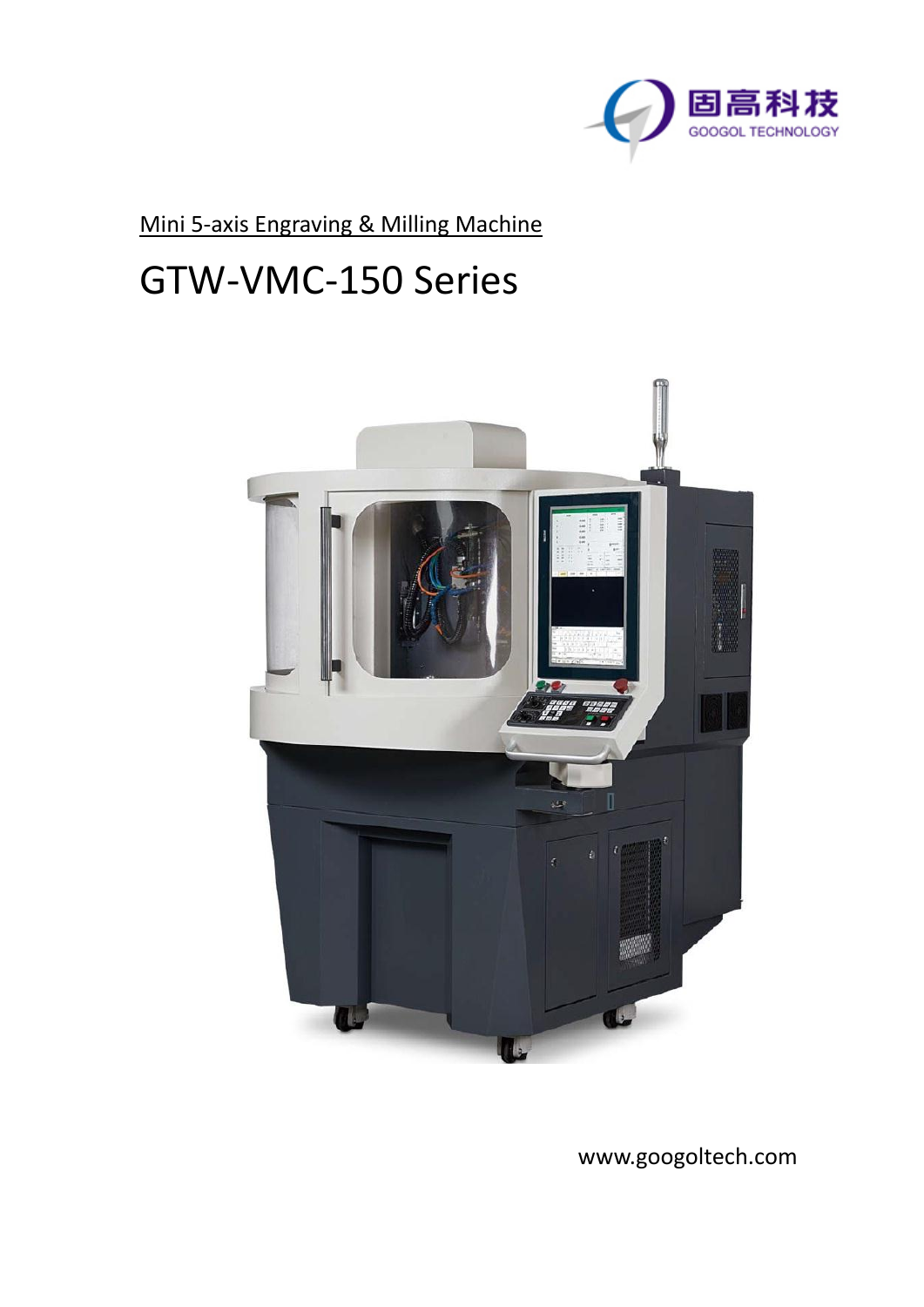#### Product Characteristics

Application Field

Control System

Technical Specifications

# **Compact yet powerful**

- $\triangleright$  Compact design, occupies less than 3m<sup>2</sup>. The tool magazine, cutting fluid system and spindle cooling system are all integrated in the machine tool base.
- $\triangleright$  Unique tool changing mechanism allows changing of 6 tools within the limited space.
- $\triangleright$  Automatic circular arc door design suitable for automatic loading and unloading with external robotic arms in production line.

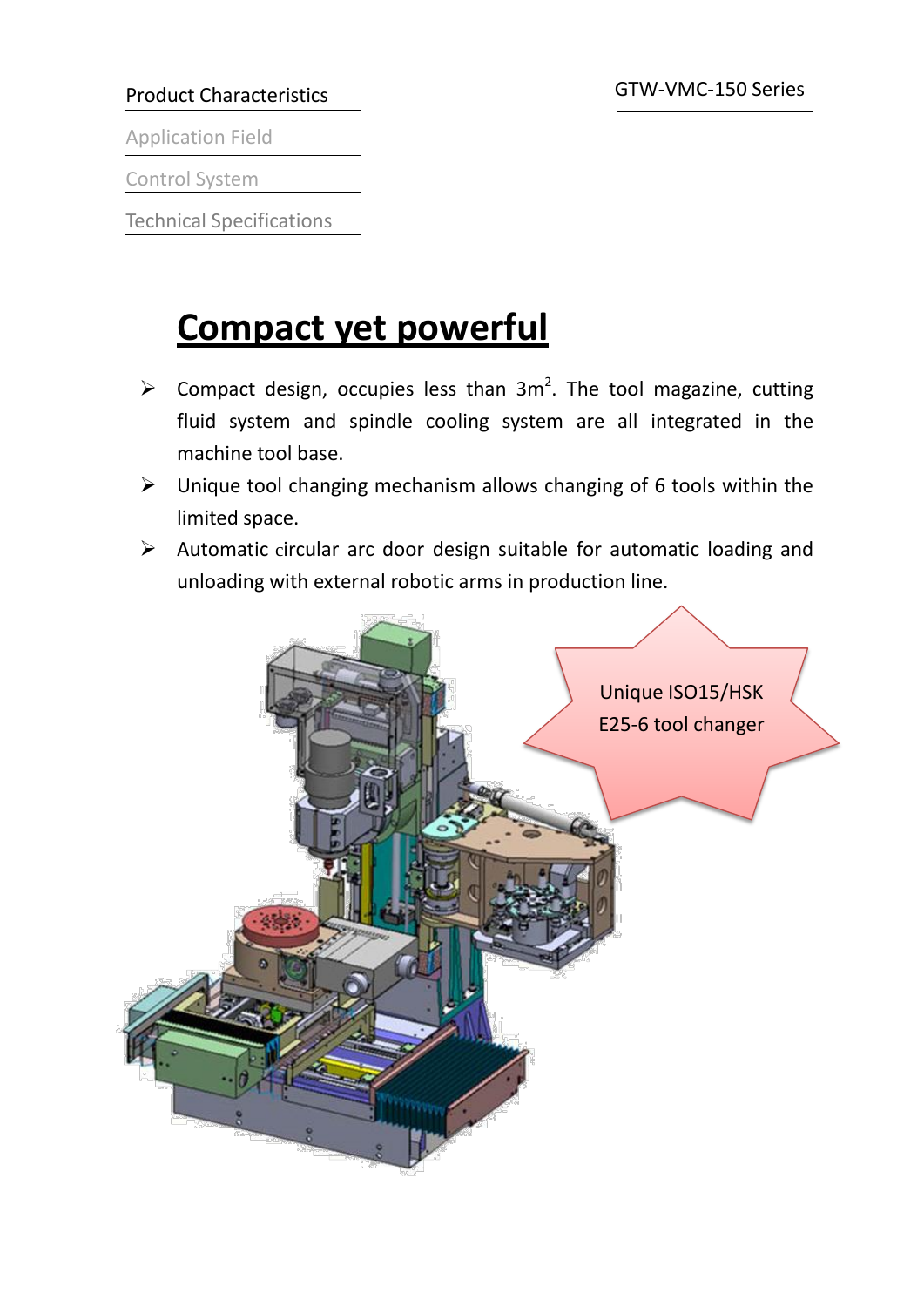### **Excelling visibility & enclosure design**

- $\triangleright$  Large-sized windows allow users to monitor the processing area from both sides. The two arc doors can be used for automatic loading and unloading.
- $\triangleright$  Integrated design concept of both 3-axis and 5-axis modularized structure achieve optimum enclosure utilization.



| Processing area      |    | <b>GTW-VMC-150 Series</b> |
|----------------------|----|---------------------------|
|                      |    | Rotating table            |
| X/Y/Z axis travel    | mm | 300 / 150 / 200           |
| Table dimension      | mm | $\Phi$ 150                |
| Maximum loading      | Кg | 10                        |
| Work piece dimension | mm | Φ100x100                  |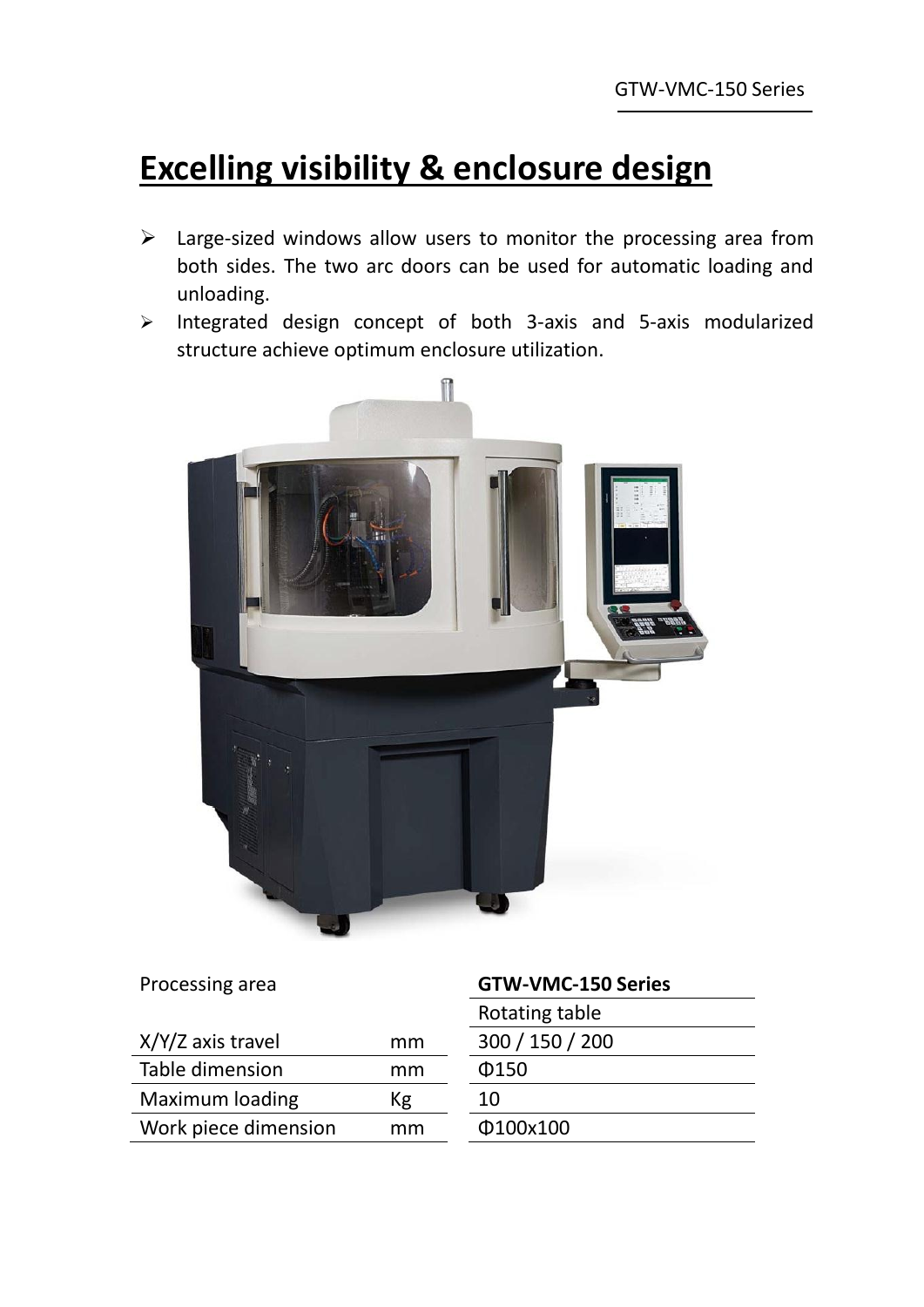#### **5-axis training & prototyping instrument**

 GTW-VMC-150 Series is compact in size, lightweight and with large selection of accessories. It is suitable for 5-axis CNC operators training to get familiar with aluminum alloy, copper alloy or other non-metallic materials processing technique. Moreover, it can also be used for 5-sided processing and rapid prototyping. It provides product developers a more economical and efficient training and prototyping tool.





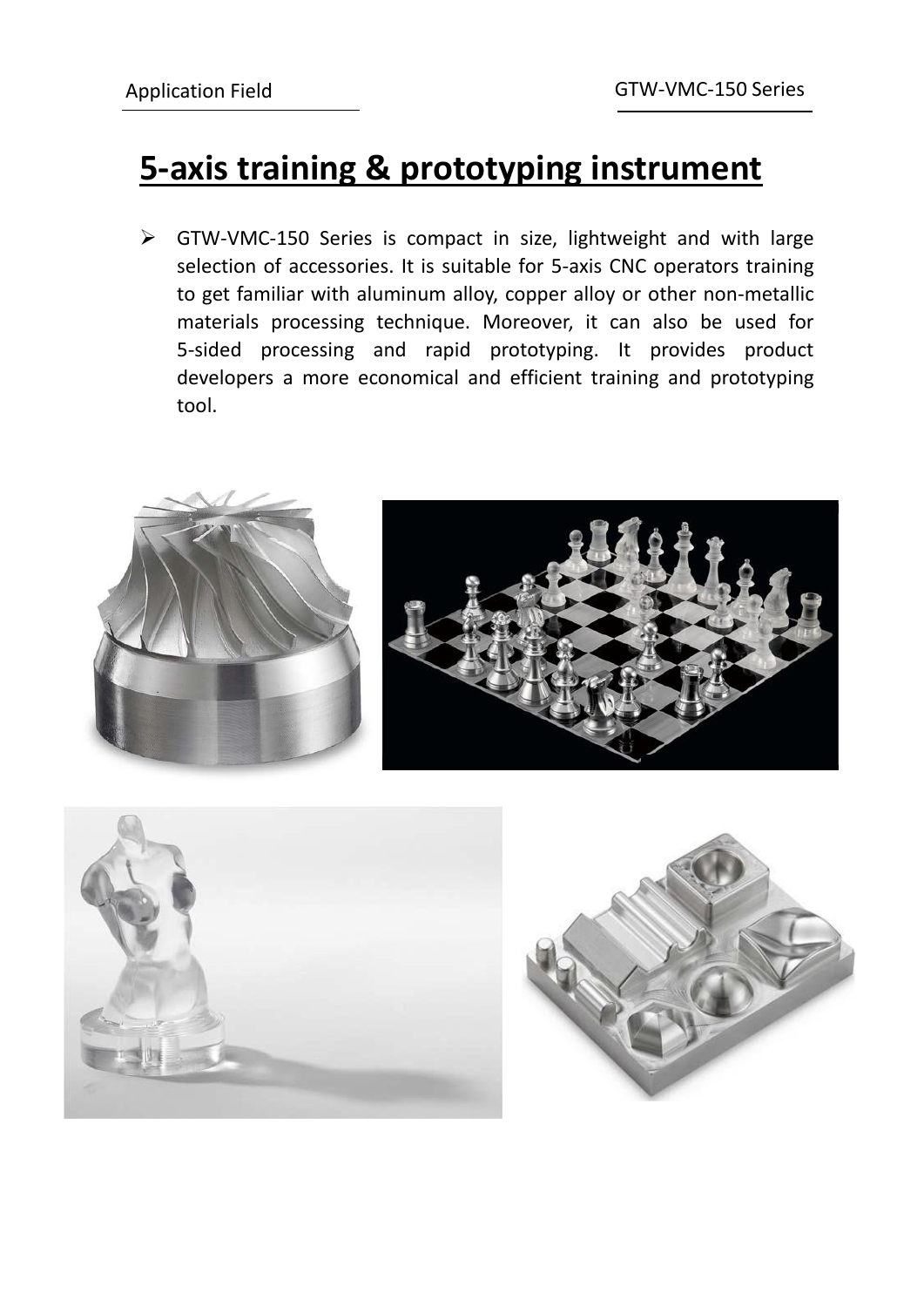### **Googol Open Architecture CNC System**

It is based on fail-safe WinCE O/S platform to satisfy real-time, security and stability requirements. It also supports processing code generated by UG, MASTERCAM, VisiCAM and other CAD/CAM software.

- $\Diamond$  Flexible HMI configurations
- $\Diamond$  Support remote network access and maintenance
- $\Diamond$  Support network variations
- $\Diamond$  Facilitate the realization of intelligent manufacturing and production management

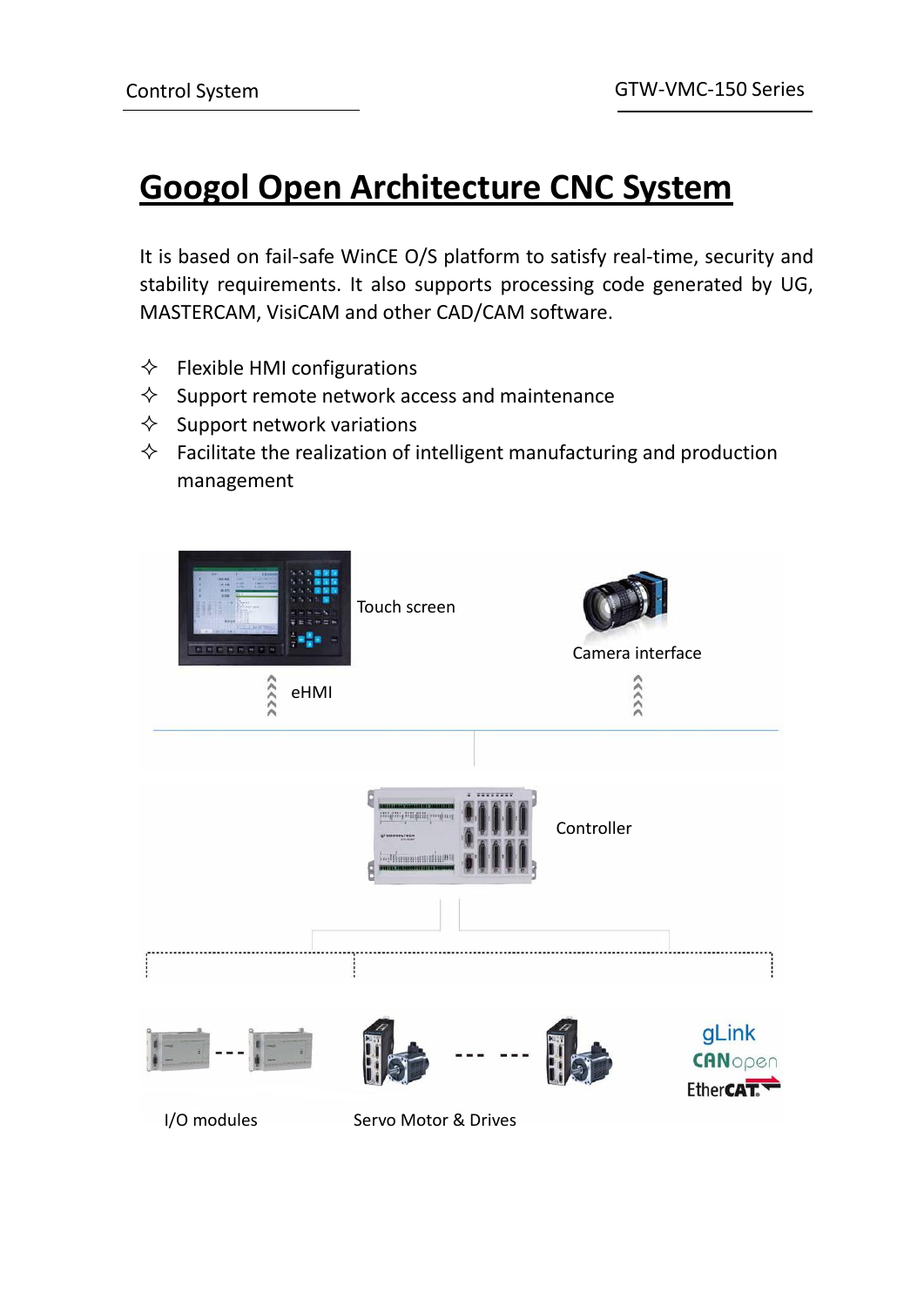#### Technical specifications

GTW-VMC-150 Series

| <b>Rotating Workbench</b>       |          |                             |
|---------------------------------|----------|-----------------------------|
| Workbench                       | mm       | $\Phi$ 150                  |
| Maximum loading                 | kg       | 10                          |
| Maximum work piece size         | mm       | $\Phi$ 100                  |
| Maximum work piece height       | mm       | 120                         |
| <b>Spindle Drive (Standard)</b> |          |                             |
| Rotation speed                  | rpm      | 30,000                      |
| <b>Tool Changing System</b>     |          |                             |
| <b>Tool handle</b>              |          | <b>ISO 15</b>               |
| Tool magazine                   | position | 6 / Carousel style          |
| <b>Linear Axes</b>              |          |                             |
| X/Y/Z travel distance           | mm       | 300 / 150 / 200             |
| Feed / fast forward speed       | m/min    | 15/30                       |
| <b>Rotating Axes</b>            |          |                             |
| B / C travel distance           | degree   | $-90$ <sup>~</sup> +110/360 |
| Feed / fast forward speed       | rpm      | 50                          |
| <b>Mechanical Parameter</b>     |          |                             |
| Space needed (including crumb   | mm       | 1,500 x 1,500               |
| removal & cooling system)       |          |                             |
| Machine height                  | mm       | 1,200                       |
| Machine weight                  | kg       | 1,000                       |
| <b>Control system</b>           |          |                             |
| 5-axis CNC system               |          | Googol 5-axis CNC           |